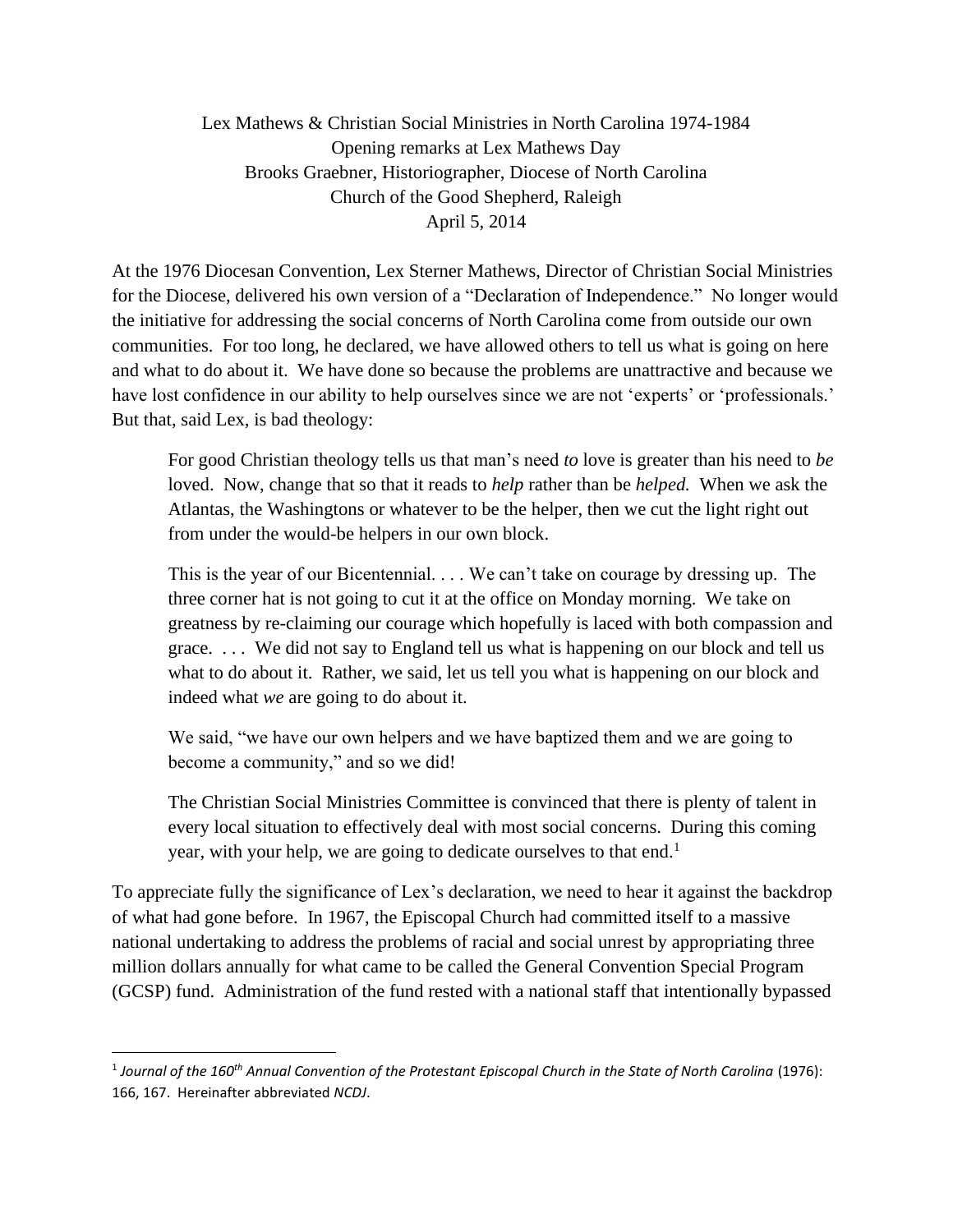existing church structures in order to make grants directly to organizations committed to the economic, social, and political empowerment of poor black communities.<sup>2</sup>

The Diocese of North Carolina sought to align itself with this new initiative by resolving in 1968 to make addressing the Urban Crisis (as it was called) its chief mission imperative, which led ultimately to the creation of a diocesan Racial and Urban Affairs Committee, with its own fulltime paid program director.<sup>3</sup> But the Diocese still found itself in a reactive posture over two GCSP grants made in 1969 to the Malcolm X Liberation University in Durham. This created a firestorm of controversy within the diocese, leading some parishes to withhold funds for diocesan and national church support. Subsequent efforts to involve the diocese in GCSP grant review and recommendations were at best marginally successful in overcoming the sense of alienation between many of the churches in the diocese and the national church.<sup>4</sup>

By 1973 the national church was prepared to phase out the GCSP and transfer its remaining funds (now reduced to \$650,000/year) to a new Committee for Community Action and Human Development.<sup>5</sup> But the grant-making process of the national church remained a source of continuing frustration for diocesan leadership in North Carolina, since it still meant involving local Episcopal churches in reviewing applications submitted by agencies located within their respective communities, but without a commensurate role in the ultimate decision-making, which remained the prerogative of the national church.<sup>6</sup>

Clearly there needed to be a way to address the concerns of the poor and the marginalized that put the initiative and investment back in the hands of the diocese and its parishes and missions. Two seemingly unrelated events in the summer of 1974 would prove highly significant in this regard. One was the precipitous resignation in June of the Program Director for Racial and Urban Affairs following a less-than-glowing evaluation of the program by Diocesan Council.<sup>7</sup> The other was an exploratory dialogue between Lex Mathews and Diocesan Bishop Tom Fraser about Lex returning to work in the Diocese of North Carolina. Lex had previously worked here as the Chaplain at UNC—Chapel Hill for three years, but he had resigned that position in the

5 Sumner (1987), 57.

<sup>6</sup> *NCDJ,* 159th (1975): 78-80.

<sup>2</sup> See David E. Sumner, *The Episcopal Church's History 1945-1985* (Wilton, Ct. 1987), 46-59; Gardiner H. Shattuck, Jr., *Episcopalians & Race: Civil War to Civil Rights* (Lexington, Ky. 2000), 175-180.

<sup>3</sup> *NCDJ,* 152nd (1968): 56, 57; *NCDJ,* 153rd (1969): 67, 68; *NCDJ,* 154th (1970): 152-158; *NCDJ,* 156th (1972): 133.

<sup>4</sup> On grants to the Malcolm X Liberation University and the diocesan reaction and response, see Sumner (1987), 50; Shattuck (2000), 199,200; *NCDJ,* 154th (1970): 152-158.

<sup>&</sup>lt;sup>7</sup> See papers of Thomas A. Fraser, 1974. Archives of the Episcopal Diocese of North Carolina, Raleigh, NC.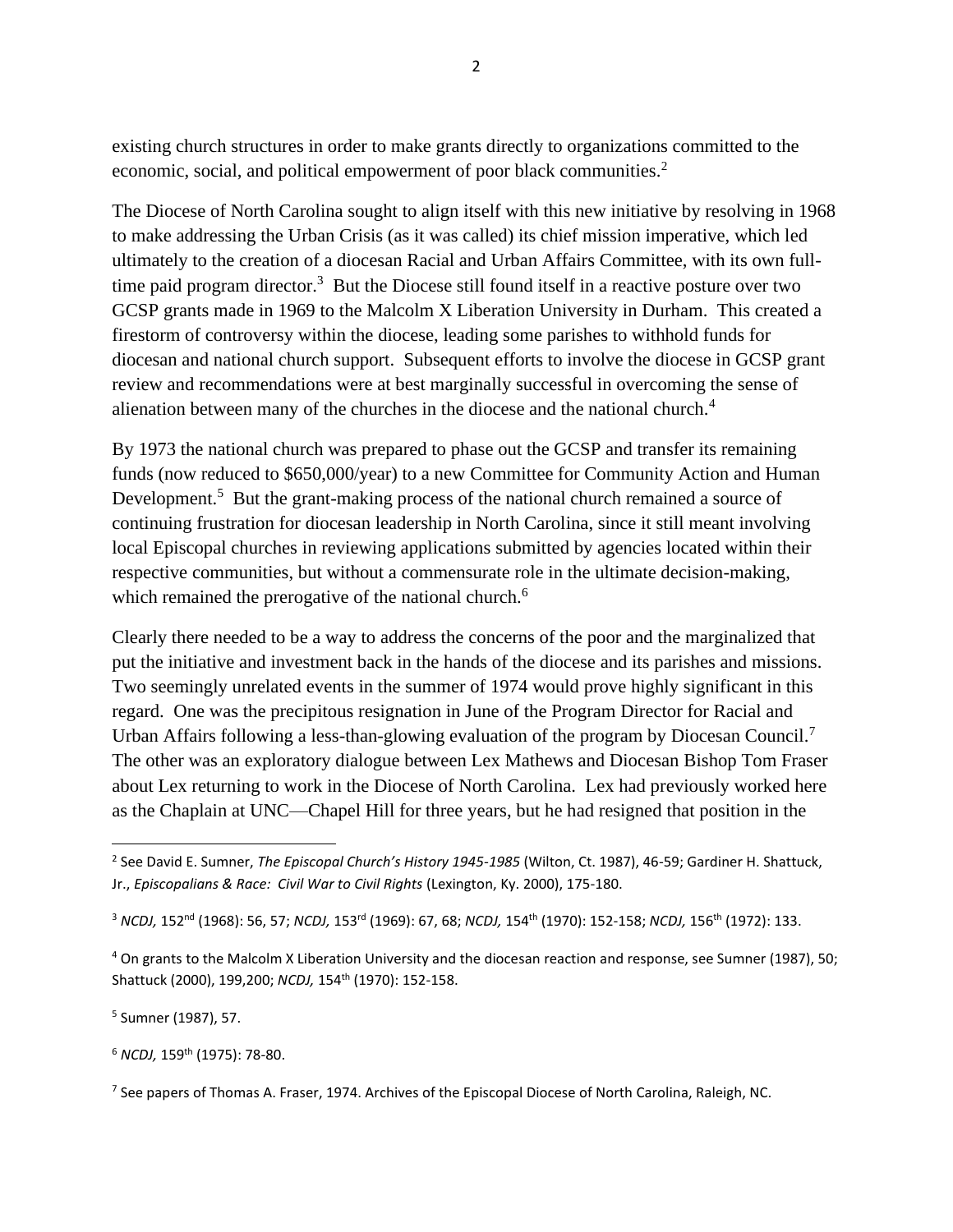summer of 1973 to move to St. Petersburg, Florida and make his living in boat building and repair instead.

A year's sobering experience in the boat business convinced Lex that he should return to church work, and with Bishop Fraser's encouragement, he submitted a proposal for a new position he would like both to create and fill. In a six-page letter to the Bishop dated September 1, 1974, Lex spelled out his idea for a position he titled: "Community Consultant and Instigator for Disoriented Young People." The quirky title notwithstanding, Lex was making a serious proposal. He noted the rise of Crisis Centers as a way to address the problems of young people facing drug addiction, homelessness, and unwanted pregnancies, and offered a critical assessment: such places serve as a useful point of contact, but they do nothing to address the pressing goal of returning the young person to society in a healthier situation. What is needed for a teenage runaway, then, is a network of homes and employers and physicians and school counselors willing to engage actively with these individuals. Lex further explained his approach:

I have used as an example runaways but one can easily see that this *brokerage type of situation* [italics added] can fit any number of youth problems. Take for instance: general summer idleness among local youth. A young person could be interviewed to find out what kind of work he would really like to do. Work on a farm, in the police or fire department, in a hospital, in a garage, yard work. Again almost limitless possibilities. Coupled with the summer work, there could be offered summer courses in fun things like fishing, sailing, arts and crafts, etc.—all taught locally by local talent. . . .

I hope by now the overriding point is obvious, namely that the community addresses itself to its own problem utilizing its own resources on a very low budget instead of wringing its hands, cursing young people and waiting on some sort of overnight magic cure in the form of a government grant.

The local organization Lex envisioned would be a group of eight leading citizens willing to spend 15 to 20 hours a month working with the project. There would be a paid director, probably someone just out of college. As consultant and instigator, Lex's task would be to go into a community; seek the cooperation of the local Episcopal clergy; help to recruit and train the group of eight leaders; train the director, and support the project until it could run itself. Knowing that this was a new and untried position, Lex offered to come on a two-year trial basis.<sup>8</sup>

Bishop Fraser's response to this proposal was enigmatic but promising. He wrote back to Lex: "I think I am ready to talk to you. Maybe not exactly about what you have in mind; but when, where and how would you like to meet? . . . By the time we meet, we will be through our budget

<sup>&</sup>lt;sup>8</sup> Lex Mathews to Thomas A. Fraser, September 1, 1974. Fraser Papers, Raleigh, NC.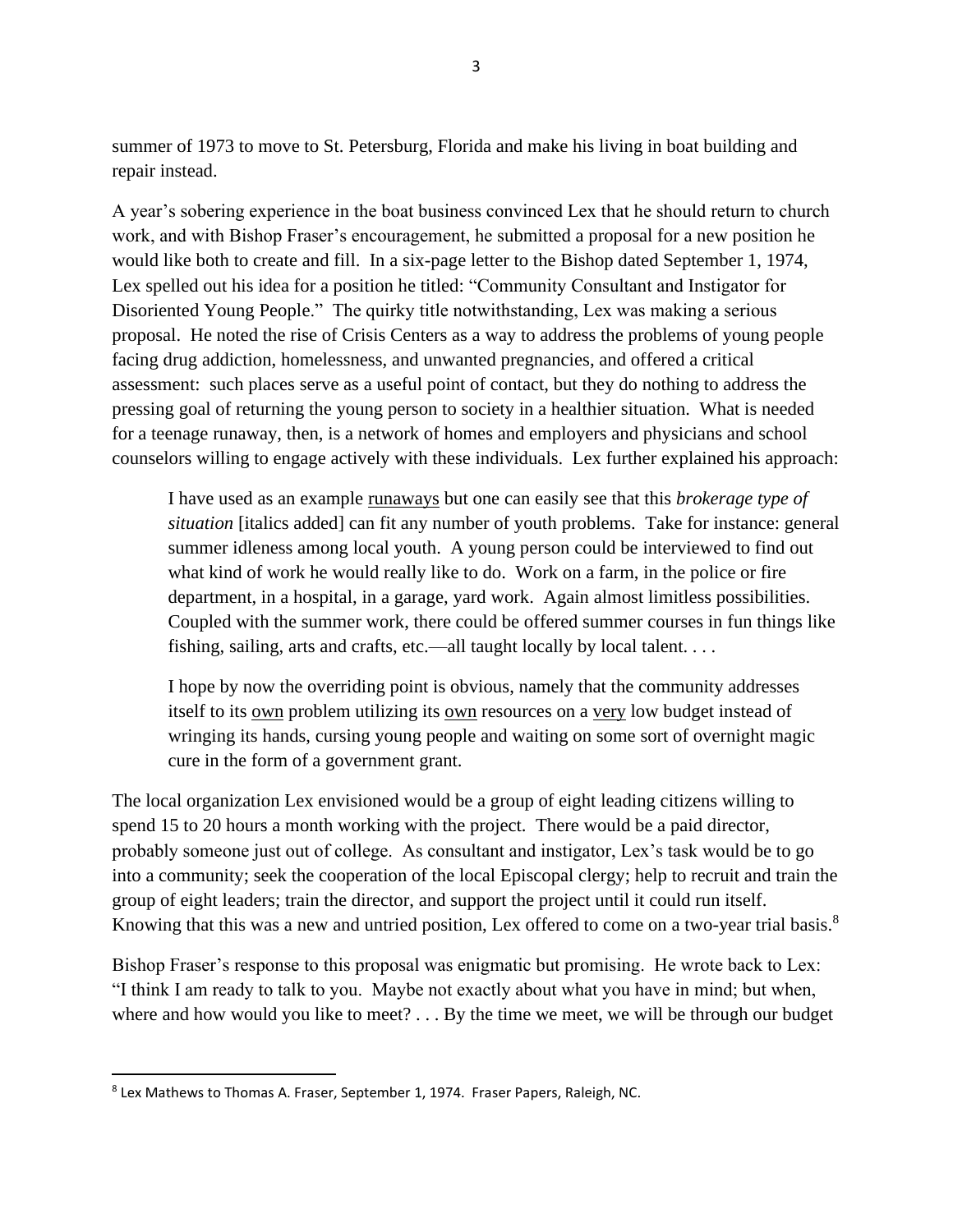process and I will have an idea of the direction in which I can move financially. . . . I really do have something in mind."<sup>9</sup>

Within two months, the enigma was solved. By the November 18 meeting of Diocesan Council, the Racial and Urban Affairs Committee had become the Committee for Christian Social Ministries, and Lex Mathews was put forward as the inaugural Director.<sup>10</sup> In essence, Lex's new job adopted his September proposal for community engagement and applied it more broadly to cover all aspects of social ministry: not just racial and urban issues (as had been the focus of attention for the previous six years), nor just youth issues (as Lex had proposed to the Bishop), but rather to "identify the causes of human suffering and human needs . . . and to bring to bear the resources of the diocese, its parishes and missions to help to alleviate this suffering and meet these needs."<sup>11</sup>

At the January, 1975 Diocesan Convention, Bishop Fraser looked back on the past year and encapsulated the change this way, appropriating Lex's distinctive lexicon as his own:

At the last Diocesan Convention, the Diocesan Council was charged to review the future goals and effectiveness of all elements of the Diocesan Program . . . . This led to some changes in our Racial and Urban Affairs program, including the change of the name, the director, and a change in direction to a broader and more inclusive program than we had attempted in the past. At the November meeting of the Council, the Reverend Lex Mathews . . . was approved to be the director of the program . . . . Mr. Mathews will be linking needs with resources and people with interests. He will be involved in what we call a *brokerage ministry* [italics added]. He will be available to every congregation of the diocese as the Church tries to assume its rightful role in a day of change, uncertainty, and need. . . . He will try to guide congregations and the diocese in the establishment of priorities as we serve to be our brother's keeper.<sup>12</sup>

The Committee on the Address of the Bishop added this endorsement: "The Committee . . . notes with pleasure the dispatch with which the Diocesan Council reviewed and renewed the program of Racial and Urban Affairs and has moved to call the Rev. Lex Mathews to direct the

<sup>&</sup>lt;sup>9</sup> Thomas A. Fraser to Lex Mathews, September 6, 1974. Fraser Papers, Raleigh, NC.

<sup>&</sup>lt;sup>10</sup> This was moving too fast for some members of Diocesan Council, and a third of them voted for a motion to refer the matter back to committee for further study. When that vote failed, Lex was duly approved by essentially the same 2 to 1 margin. See "Minutes of the Meeting of the Diocesan Council, Diocese of North Carolina, November 18, 1974." Fraser Papers, Box 115, Raleigh, NC.

<sup>&</sup>lt;sup>11</sup> Purpose statement of the Committee on Christian Social Ministries and the Director of Committee Job Description (undated). Mathews Papers, Raleigh, NC

<sup>12</sup> *NCDJ,* 159th (1975): 82, 83.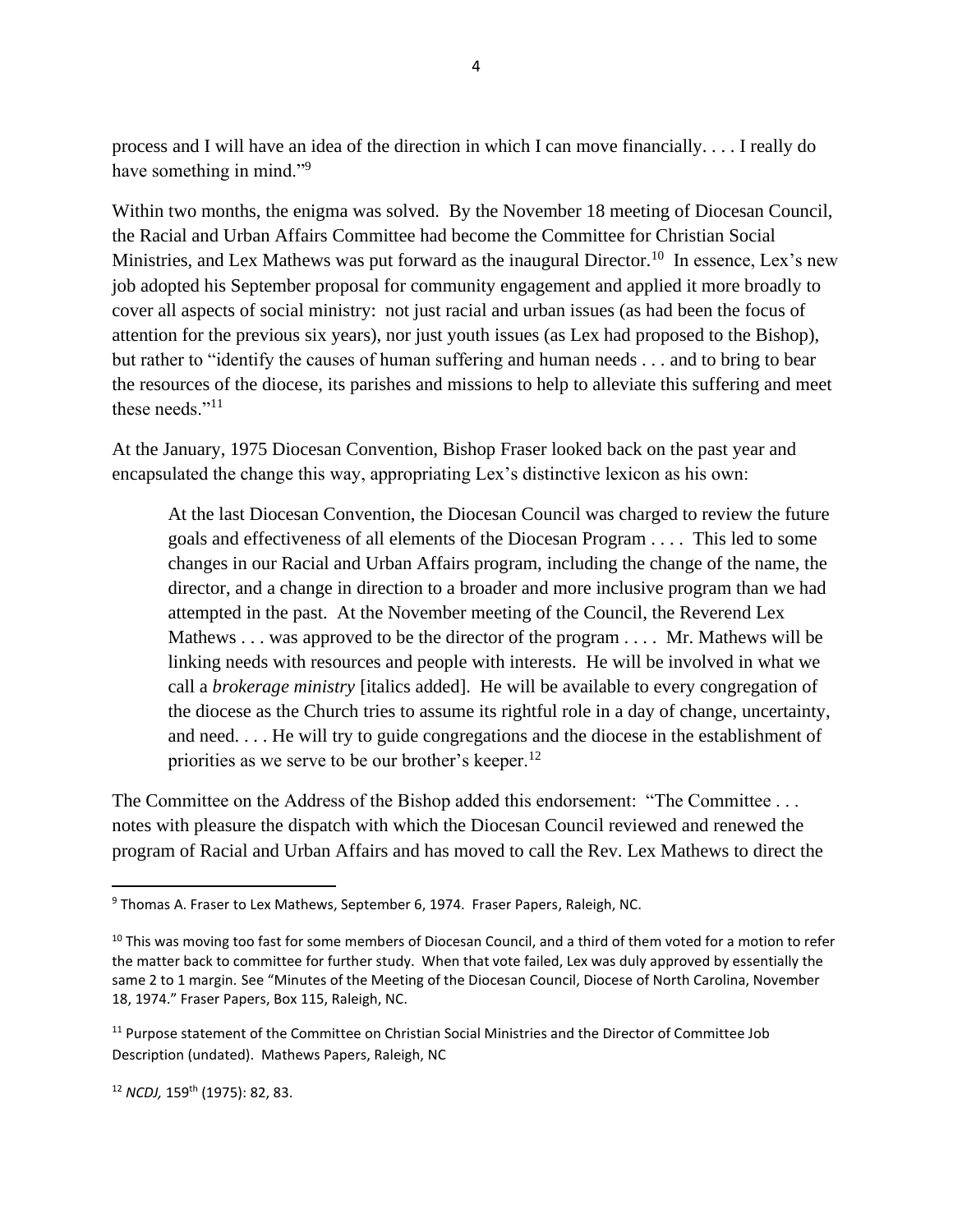work of the new Committee on Christian Social Ministries. The ministry of social concern is one that can touch all parishes and there is great need for a coordinator who will help us weave together resources and special needs."<sup>13</sup>

But where to begin? Lex came to the January, 1975 Convention prepared to engage the diocese around issues of poverty and hunger, and he put before Convention a bold resolution calling on all congregations to raise an amount equal to 10% of their local budgets for aid to the poor and hungry. When the resolution met with defeat, Lex admitted to being "down in my socks" about it. But Bishop Fraser sent a pastoral letter to all clergy and senior wardens, urging them to adopt the resolution locally, and Lex quickly followed up, offering to work with congregations individually.<sup>14</sup> Within a year, Lex could report that 45 congregations had established hunger programs and another 15 had done some work in this area. He himself had preached in 27 different congregations in the diocese and met with 55 parish groups. As an outward and visible sign of all this activity, Lex produced two newsletters which he sent to every Senior Warden and congregational CSM director. This essentially consisted of compiling brief reports from 53 different congregations about what they were doing to address hunger. The efforts varied widely in approach and focus, but what counted was the sheer fact that the parishes were receiving public diocesan affirmation for their initiatives and everyone could now see what was possible on the local level when congregations took ownership of their own programs.<sup>15</sup>

This record of widespread achievement during his first year on the job makes abundantly clear that when Lex stood before Convention in 1976 to issue his "Declaration of Independence," he was in fact reflecting his own deepest convictions about his own established way of doing community and congregation-based Christian Social Ministry and simply promising more of the same in the years to come. For the next decade, Lex continued to make good on that promise, repeatedly putting his methodology into practice with a potent combination of personal charm, passionate conviction, and principled determination.

<sup>13</sup> *NCDJ,* 159th (1975): 170.

<sup>&</sup>lt;sup>14</sup> *NCDJ*, 159<sup>th</sup> (1975): 196, 197. Thomas A. Fraser, "Pastoral Letter to Clergy and Senior Wardens," February 5, 1975, and Lex S. Mathews, "Memorandum to Clergy and Senior Wardens," February 13, 1975. Mathews Papers, Raleigh, NC.

<sup>&</sup>lt;sup>15</sup> Newsletters of May 23, 1975 & September 11, 1975; "Highlights CSM Director: January 15, 1975 - January 15, 1976" in Mathews Papers, Raleigh, NC. Mathews also reported to Council that he had done work in at least nine other program areas: prison reform, racial issues, criminal justice, aging, drugs & alcohol, housing, handicapped accessibility, Vietnam refugee resettlement, and child advocacy.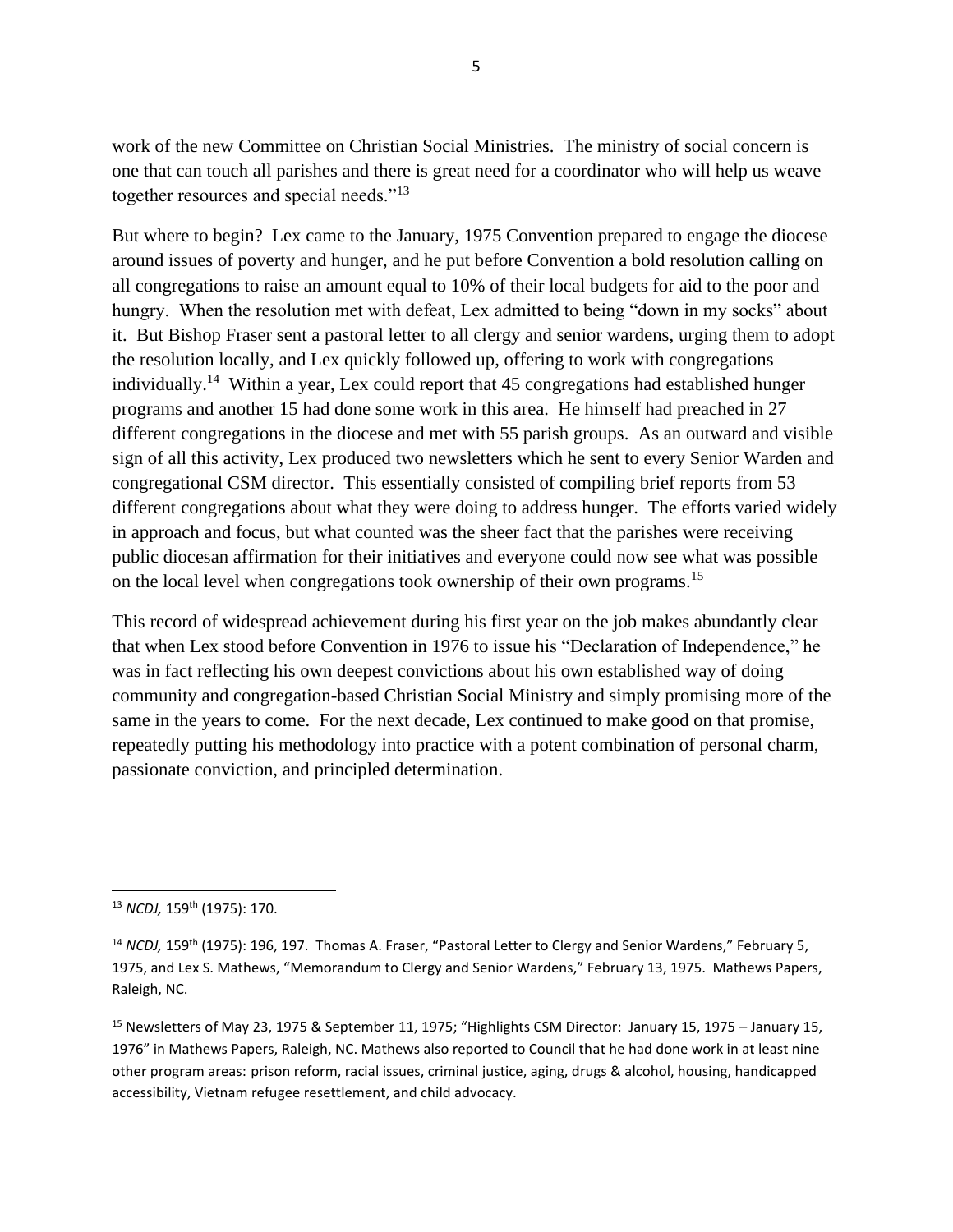The establishment of Hospice in North Carolina serves as a perfect example of how Lex operated. In 1983, the Rev. Peter Keese, first President of the organization, told the story to Bishop Estill this way:

In the summer of 1976, Lex Mathews sat on my porch in Durham, drank my scotch, and asked me what I knew about Hospice. [*Note*: at this time Keese was serving as a Duke Hospital Chaplain] The next thing I knew, he had me involved in meetings with a small group of people to discuss Hospice; then he found enough money to send me [and others] ... to the Second National Hospice Symposium in early '77. By Spring, 1977 we had ... gotten ourselves organized and incorporated as Hospice of North Carolina, Inc.

Our first Executive Director, Carl Whitney, like my friend Jack Moorhead, belonged to St. Paul's, Winston-Salem; Dudley Calhoun was very helpful to HNC in its early days; he provided us our first office space. Frank Vest was equally helpful in Charlotte . . . . In addition the Diocese has been very generous to HNC each year since its incorporation in 1977. For each of the last four or five years we have received a direct grant of at least \$10,000.00.

The point I mean to make, obviously, is that HNC and the Diocese have been closely intertwined since the beginning of our history. Local Episcopal churches, priests and lay people have been involved in almost every community where Hospice has become established. Without the Episcopal church we probably would not exist.<sup>16</sup>

Peter Keese's narrative highlights the role of Lex as instigator, using his personal charm to initiate a conversation about the Hospice movement that would draw Peter and other Episcopalians into investing themselves in this work. But that is only part of the story. The archival record also reveals Lex's persistent and careful cultivation of social, political, organizational and economic resources to enable Hospice to gain a foothold in our state. For example, Lex was in close communication with Bertha "B" Holt about writing and introducing enabling legislation into the General Assembly. Lex arranged for Peter Keese and Carl Whitney to have a meeting with Governor Hunt. Lex went to talk to Emmett Sebrell about using his influence to involve others in Charlotte. And in these matters, Lex was all business. So, it is mistake to think Lex just exercised charm; he involved himself directly in the organizational details.<sup>17</sup>

In this regard, Lex's formal departure from the Hospice Executive Board is every bit as telling as his early role in getting it started. Hospice was incorporated for less than a year when Lex

<sup>&</sup>lt;sup>16</sup> Peter Keese to the Rt. Rev. Robert W. Estill, May 31, 1983. Mathews Papers, Raleigh, NC.

<sup>&</sup>lt;sup>17</sup> See the Hospice folder in the Mathews Papers. Raleigh, NC.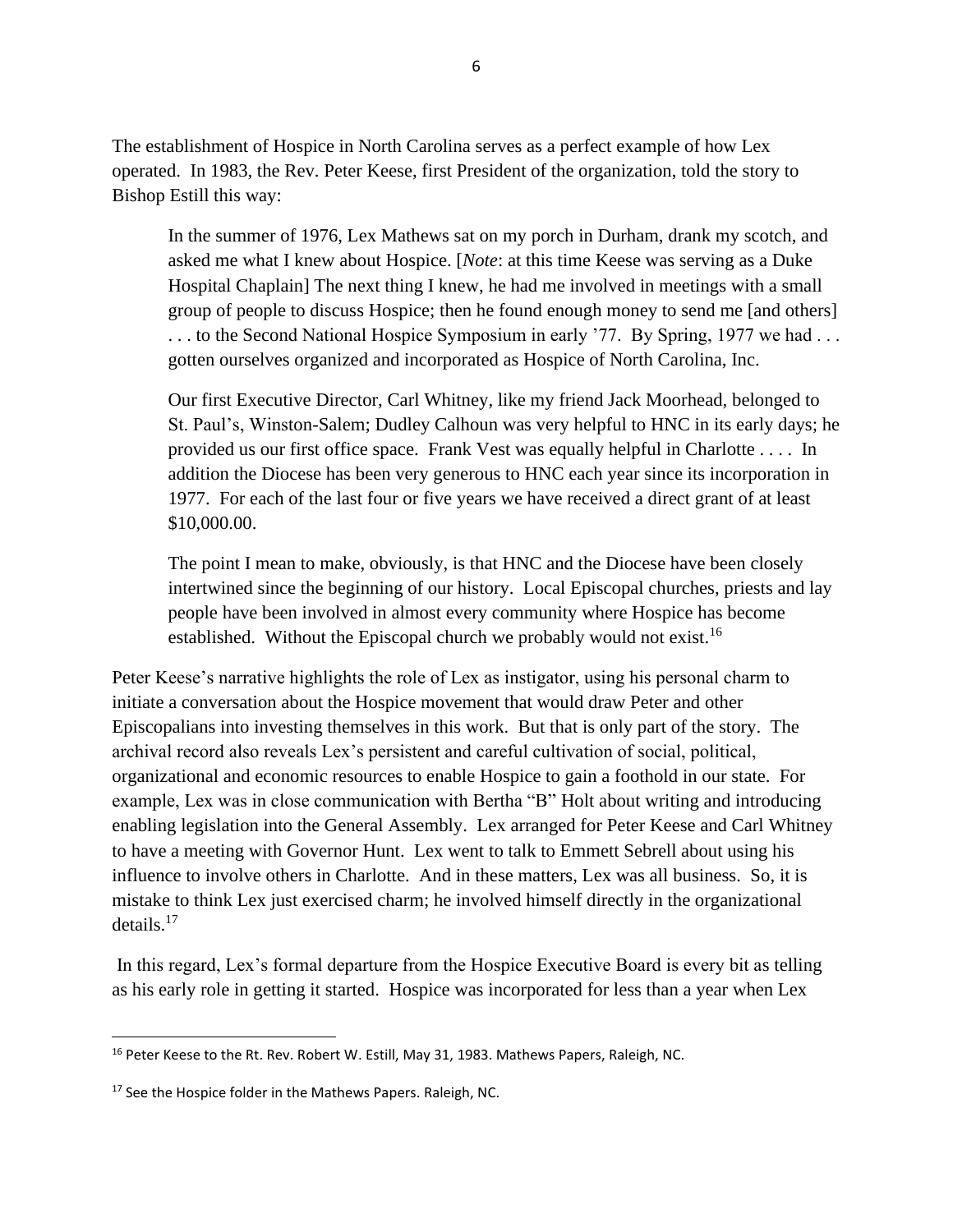determined that it was time to step down from the Board. He wrote to Peter Keese and Carl Whitney to explain his resignation:

- (1) My style of operation, as you both know, is to begin or broker projects and then to disengage myself once they are safely underway. I think this point has arrived and I may even be past due.
- (2) I feel that in resigning . . . a place can be opened up for a person of high visibility and with qualifications both in finance and management . . . .
- (3) The goals I had set for myself have now been accomplished i.e., a sound organization with good leadership and a decent salary for the Executive Director. My premise is that if you get good people and pay them right, things will happen.
- (4) I intend for you to use me anytime you want for special projects like fund raising strategy, development of new interest, ideas on new leadership, etc. So, I don't really feel as if I'm abandoning the ship.

Having restated his core convictions about his own leadership role, Lex then went on to address the specific challenges he saw for the nascent organization. He wrote candidly of the need for new leadership in Charlotte and for the Board to redirect its efforts from cultivating interest state-wide to becoming operational in a single community. He lodged a pointed objection to increasing the size of the Board of Directors, and he was even more direct in his criticism of the decision to delay putting together a slide show presentation. "If we can't tell the Hospice story in basics (and that's what I mean by a slide show)," he exclaimed, "then what in hell have we been doing all along and, pray tell me, how can we crank up a speaker's bureau (training and all) if we don't know what they are to say. If I had any artistic talent, I could do it myself." Lex concluded the letter by reporting that he was on his way that day to meet with Sandra Thomas about how to get Hospice "officially baptized by the State"—the meeting that would eventually yield the audience for Peter and Carl with Governor Hunt.<sup>18</sup>

Lex would continue to applaud from the sidelines as Hospice took root and grew. When 300 folk attended the North Carolina Hospice Conference in October, 1978, Lex sent Peter and Carl a warm letter of congratulation, and when Peter Keese announced his intention to step down as President in 1982, Lex wrote: "Peter Gaines Keese, you have done an incredibly competent and

<sup>&</sup>lt;sup>18</sup> Lex Mathews to Peter Keese and Carl Whitney, February 14, 1978. Mathews Papers. Raleigh, NC.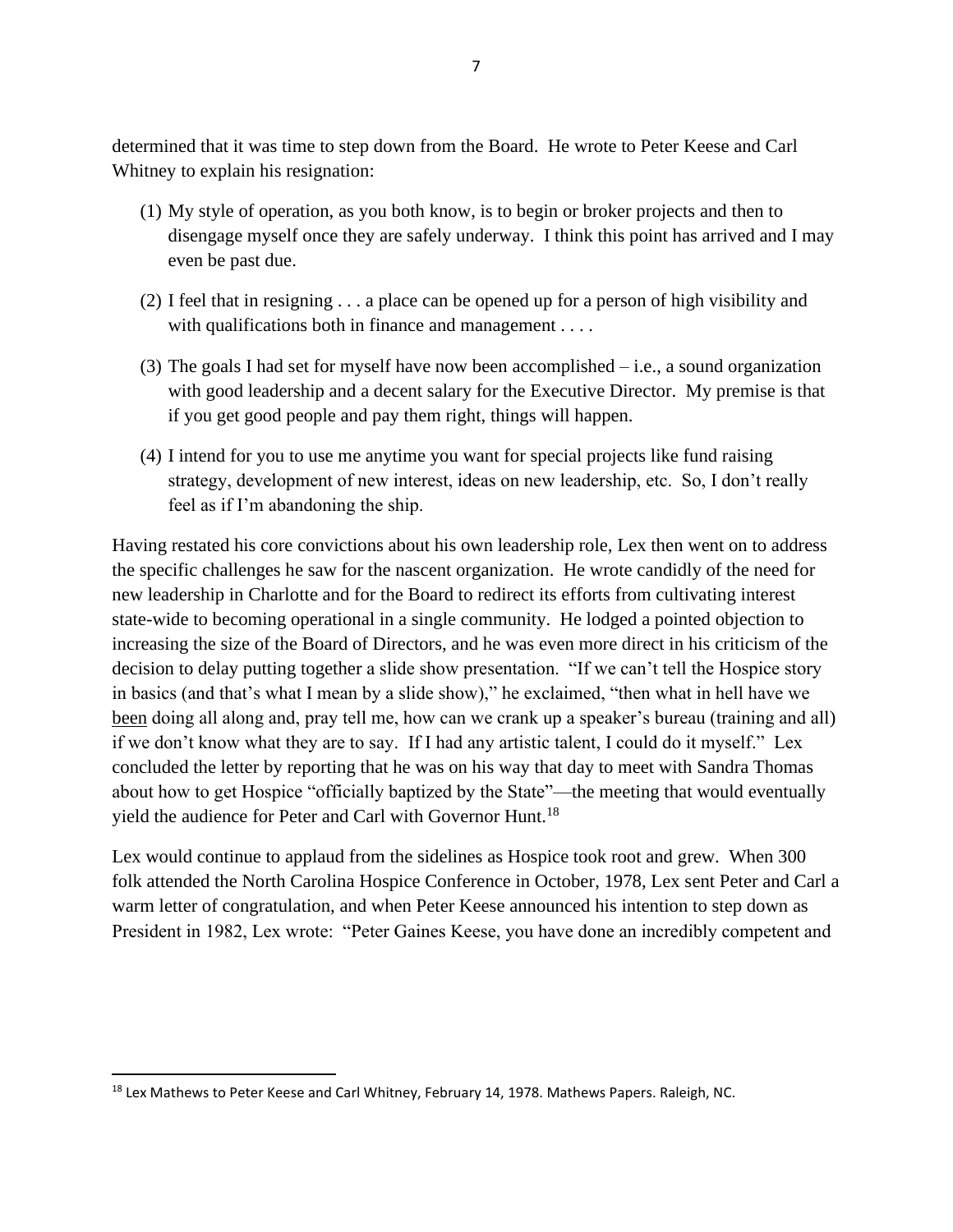successful job with Hospice of North Carolina! Besides that, you are one of the best damn men I know, and I love you!!!"<sup>19</sup>

The space in Lex's life and ministry freed up by his departure from the Hospice Board was quickly filled with other ministries, and just to highlight them takes both sides of a legal-sized piece of paper. A number of these we'll be talking about this afternoon, so I won't address them now. Let me close then by calling attention to a conference that Lex organized in 1984 at Kanuga on behalf of the Commission on Social and Specialized Ministries of the Episcopal Church, a conference titled "10 Parish Programs that Work: Helping the Poor in the '80s." Early in the planning stages, Lex set forth his operational assumptions for the conference in a four-page memo. One was his insistence upon having the folk directly involved with running the ten model programs come and present them. Lex wrote: "What we have learned in the Diocese of North Carolina is that it is infinitely more effective to have the model present itself, rather than having someone not involved speak for it (i.e., people who *work in* a soup kitchen – not the Director of Christian Social Ministries). In this way *real* questions are answered by and from *real* situations, allowing the model to tell its *own* story." The other was his insistence on cultivating interest and commitment from the attendees. Too often, Lex noted, national church conferences simply rely on a letter to diocesan bishops or staff as sole promoters. The result: "Oftentimes delegates are picked at the last minute and are usually people with little interest and less followup. . . . *It is essential that at least as much time, perhaps more, be spent on organizing the membership as is spent on the program itself."* Lex thought every member of the conference planning task force should start working at least six months prior to the conference itself to assemble a diocesan team of three or four folk who would take the time to work the phones and write follow-up letters.<sup>20</sup> By all accounts the Conference was a great success, drawing about 170 Episcopalians from 37 states. As one of the presenters noted, the overriding message was simply this: "You can do it." That is, any parish of any size can implement a program to serve poor people.<sup>21</sup>

Here, then, was the "Gospel According to Lex Mathews" writ large for all the Episcopal Church to see: Parishes and people from across the church demonstrating the truth of Lex's 1976 declaration that "local talent" is often sufficient and certainly requisite if we are to meet our pressing social concerns. Of course, it helps to have a Lex Mathews at your back to cajole and charm and encourage. And it helps to have someone with Lex's organizational savvy to offer

<sup>&</sup>lt;sup>19</sup> Lex Mathews to Peter Keese and Carl Whitney, November 2, 1978; Lex Mathews to Peter Keese October 14, 1982. Mathews Papers, Raleigh, NC.

<sup>&</sup>lt;sup>20</sup> See the Conference Brochure and "Some Thoughts on a Proposed Models Fair" Mathews Papers, Raleigh, NC.

<sup>21</sup> Sara L. Bingham, "Kanuga hosts Social Ministries Meeting" in *The Times-News, Hendersonville, North Carolina* (May 16, 1984). Photocopy in the Mathews Papers. Raleigh, NC